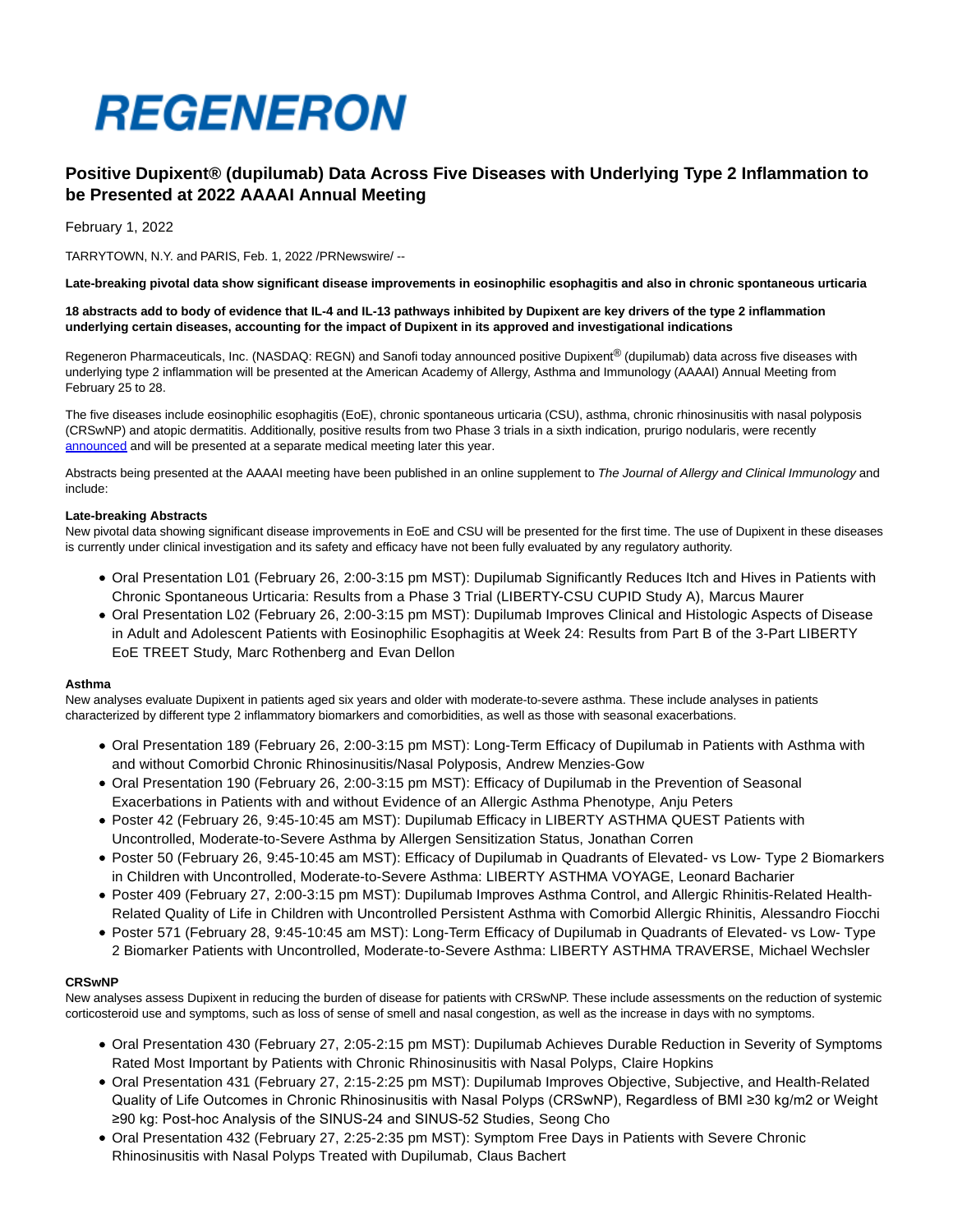- Oral Presentation 434 (February 27, 2:45-2:55 pm MST): Dupilumab Leads to Reduction of Anosmia in Patients with Severe Chronic Rhinosinusitis with Nasal Polyps, Andrew Lane
- Poster 145 (February 26, 9:45-10:45 am MST): EValuating trEatment RESponses of Dupilumab Versus Omalizumab in Type 2 Patients: The EVEREST Trial, Lucia De Prado Gomez
- Poster 377 (February 27, 9:45-10:45 am MST): Dupilumab Reduces Asthma Disease Burden and Recurrent SCS Use in Patients with CRSwNP and Coexisting Asthma, Mark Gurnell

# **EoE**

In addition to the late-breaking abstract, a new analysis assesses the impact of Dupixent treatment on biomarkers of type 2 inflammation in patients with EoE. The use of Dupixent in EoE is investigational and has not been approved by any regulatory authority.

Oral Presentation 633 (February 28, 9:45-10:45 am MST): Dupilumab Reduces Biomarkers of Type 2 Inflammation in Adult and Adolescent Patients with Eosinophilic Esophagitis: Results from Parts A and C of a Three-Part, Phase 3 LIBERTY EoE TREET Study, Mark Rothenberg

# **Atopic Dermatitis**

New data from a trial that evaluated improvements in skin barrier function for adults and adolescents with moderate-to-severe atopic dermatitis treated with Dupixent, as well as long-term safety results of Dupixent in adults, will be shared.

- Poster 29 (February 26, 9:45-10:45 am MST): Dupilumab Treatment Significantly Improves Skin Barrier Function in Adult and Adolescent Patients with Moderate to Severe Atopic Dermatitis, Evgeny Berdyshev
- Poster 30 (February 26, 9:45-10:45 am MST): Safety of Long-Term Dupilumab Treatment in Adults with Moderateto-Severe Atopic Dermatitis up to 172 Weeks: Results from an Open-Label Extension (OLE) Trial, Andreas Wollenberg

In addition, results from an observational study highlight the disease burden of moderate-to-severe atopic dermatitis and unmet need in children.

Poster 22 (February 26, 9:45-10:45 am MST): The Patient Burden of Moderate-to-Severe Atopic Dermatitis (AD) in Children Aged <12 Years: Results From 732 Patients in the PEDIatric STudy in Atopic Dermatitis (PEDISTAD) Observational Study, Amy Paller

# **About Dupixent**

Dupixent, which was invented using Regeneron's proprietary Veloclmmune<sup>®</sup> technology, is a fully human monoclonal antibody that inhibits the signaling of the interleukin-4 (IL-4) and interleukin-13 (IL-13) pathways. Dupixent is not an immunosuppressant and does not require lab monitoring. IL-4 and IL-13 are key and central drivers of the type 2 inflammation that plays a major role in atopic dermatitis, asthma and CRSwNP.

Dupixent is currently approved in the U.S., Europe, Japan and other countries around the world for use in specific patients with moderate-to-severe atopic dermatitis, as well as certain patients with asthma or CRSwNP in different age populations. Dupixent is also approved in one or more of these indications in more than 60 countries around the world and more than 350,000 patients have been treated globally.

# **About Regeneron's VelocImmune Technology**

Regeneron's VelocImmune technology utilizes a proprietary genetically engineered mouse platform endowed with a genetically humanized immune system to produce optimized fully human antibodies. When Regeneron's President and Chief Scientific Officer George D. Yancopoulos was a graduate student with his mentor Frederick W. Alt in 1985, they were the first to [envision m](https://c212.net/c/link/?t=0&l=en&o=3431111-1&h=100064627&u=https%3A%2F%2Fwww.sciencedirect.com%2Fscience%2Farticle%2Fabs%2Fpii%2F0168952585900897&a=envision)aking such a genetically humanized mouse, and Regeneron has spent decades inventing and developing VelocImmune and related VelociSuite® technologies. Dr. Yancopoulos and his team have used VelocImmune technology to create approximately a quarter of all original, FDA-approved or authorized fully human monoclonal antibodies currently available. This includes Dupixent, REGEN-COV® (casirivimab and imdevimab), Libtayo® (cemiplimab-rwlc), Praluent® (alirocumab), Kevzara® (sarilumab), Evkeeza® (evinacumab-dgnb) and Inmazeb™ (atoltivimab, maftivimab, and odesivimab-ebgn).

# **Dupilumab Development Program**

Dupilumab is being jointly developed by Regeneron and Sanofi under a global collaboration agreement. To date, dupilumab has been studied across 60 clinical trials involving more than 10,000 patients with various chronic diseases driven in part by type 2 inflammation.

In addition to the currently approved indications, Regeneron and Sanofi are studying dupilumab in a broad range of diseases driven by type 2 inflammation or other allergic processes, including pediatric atopic dermatitis (6 months to 5 years of age, Phase 3), eosinophilic esophagitis (Phase 3), prurigo nodularis (Phase 3), chronic spontaneous urticaria (Phase 3), chronic rhinosinusitis without nasal polyposis (Phase 3), chronic obstructive pulmonary disease with evidence of type 2 inflammation (Phase 3), bullous pemphigoid (Phase 3), chronic inducible urticaria-cold (Phase 3), allergic fungal rhinosinusitis (Phase 3), allergic bronchopulmonary aspergillosis (Phase 3) and peanut allergy (Phase 2). These potential uses of dupilumab are currently under clinical investigation, and the safety and efficacy in these conditions have not been fully evaluated by any regulatory authority.

# **U.S. Indications**

DUPIXENT is a prescription medicine used:

- to treat adults and children 6 years of age and older with moderate-to-severe atopic dermatitis (eczema) that is not well controlled with prescription therapies used on the skin (topical), or who cannot use topical therapies. DUPIXENT can be used with or without topical corticosteroids. It is not known if DUPIXENT is safe and effective in children with atopic dermatitis under 6 years of age.
- with other asthma medicines for the maintenance treatment of moderate-to-severe eosinophilic or oral steroid dependent asthma in adults and children 6 years of age and older whose asthma is not controlled with their current asthma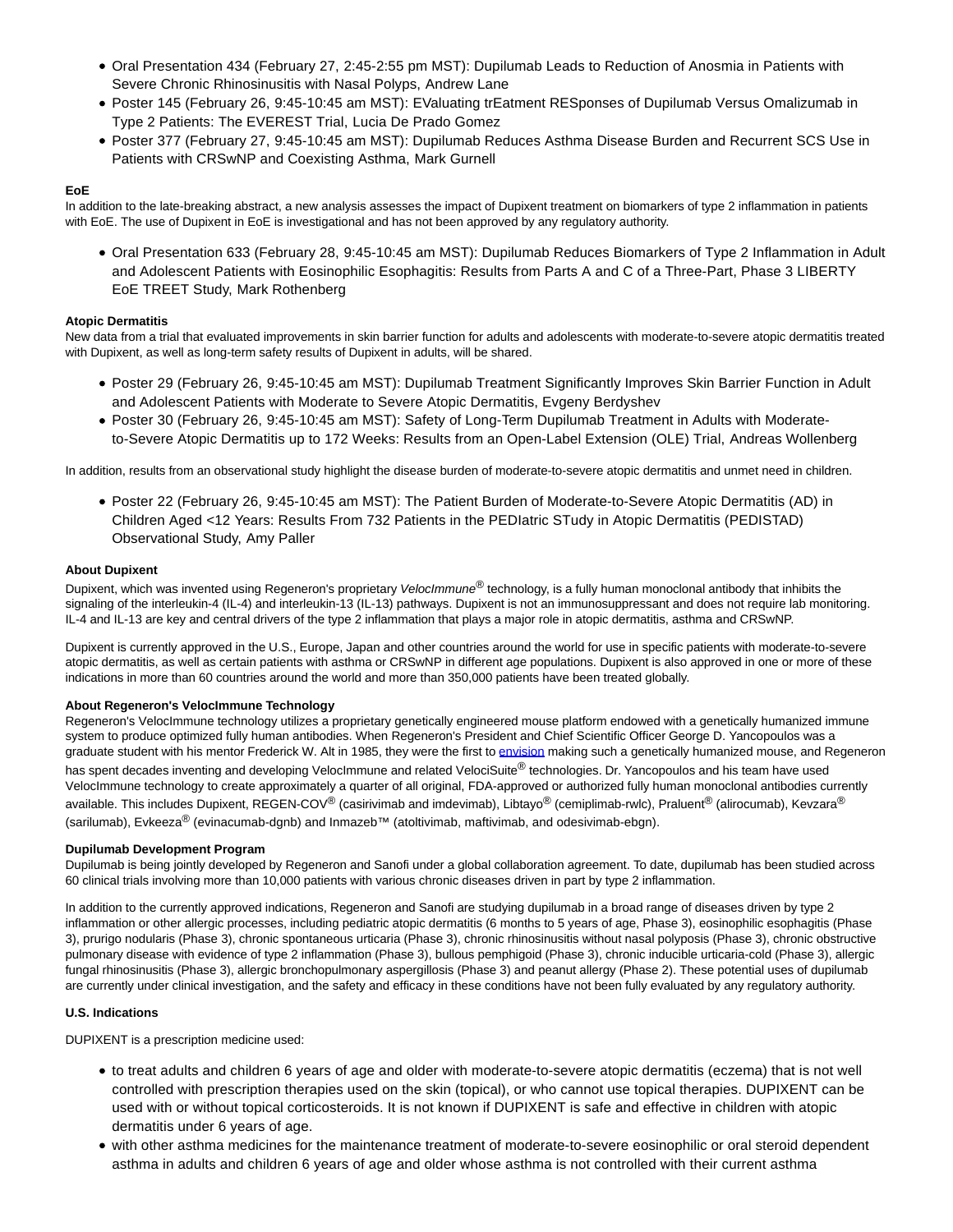medicines. DUPIXENT helps prevent severe asthma attacks (exacerbations) and can improve your breathing. DUPIXENT may also help reduce the amount of oral corticosteroids you need while preventing severe asthma attacks and improving your breathing. DUPIXENT is not used to treat sudden breathing problems. It is not known if DUPIXENT is safe and effective in children with asthma under 6 years of age.

with other medicines for the maintenance treatment of chronic rhinosinusitis with nasal polyposis (CRSwNP) in adults whose disease is not controlled. It is not known if DUPIXENT is safe and effective in children with chronic rhinosinusitis with nasal polyposis under 18 years of age.

# **IMPORTANT SAFETY INFORMATION FOR U.S. PATIENTS**

**Do not use** if you are allergic to dupilumab or to any of the ingredients in DUPIXENT®.

# **Before using DUPIXENT, tell your healthcare provider about all your medical conditions, including if you:**

- have eye problems
- have a parasitic (helminth) infection
- are scheduled to receive any vaccinations. You should not receive a "live vaccine" right before and during treatment with DUPIXENT.
- are pregnant or plan to become pregnant. It is not known whether DUPIXENT will harm your unborn baby.
	- A pregnancy registry for women who take DUPIXENT during pregnancy collects information about the health of you and your baby. To enroll or get more information call 1-877-311-8972 or go to [https://mothertobaby.org/ongoing](https://mothertobaby.org/ongoing-study/dupixent/)study/dupixent/
- are breastfeeding or plan to breastfeed. It is not known whether DUPIXENT passes into your breast milk.

Tell your healthcare provider about all the medicines you take, including prescription and over-the- counter medicines, vitamins and herbal supplements.

Especially tell your healthcare provider if you are taking oral, topical, or inhaled corticosteroid medicines; have asthma and use an asthma medicine; or have atopic dermatitis or CRSwNP, and also have asthma. **Do not** change or stop your corticosteroid medicine or other asthma medicine without talking to your healthcare provider. This may cause other symptoms that were controlled by the corticosteroid medicine or other asthma medicine to come back.

# **DUPIXENT can cause serious side effects, including**:

- **Allergic reactions. DUPIXENT can cause allergic reactions that can sometimes be severe.** Stop using DUPIXENT and tell your healthcare provider or get emergency help right away if you get any of the following signs or symptoms: breathing problems or wheezing, swelling of the face, lips, mouth, tongue or throat, fainting, dizziness, feeling lightheaded, fast pulse, fever, hives, joint pain, general ill feeling, itching, skin rash, swollen lymph nodes, nausea or vomiting, or cramps in your stomach-area.
- **Eye problems**. Tell your healthcare provider if you have any new or worsening eye problems, including eye pain or changes in vision, such as blurred vision. Your healthcare provider may send you to an ophthalmologist for an exam if needed.
- **Inflammation of your blood vessels**. Rarely, this can happen in people with asthma who receive DUPIXENT. This may happen in people who also take a steroid medicine by mouth that is being stopped or the dose is being lowered. It is not known whether this is caused by DUPIXENT. Tell your healthcare provider right away if you have: rash, chest pain, worsening shortness of breath, a feeling of pins and needles or numbness of your arms or legs, or persistent fever.
- **Joint aches and pain.** Some people who use DUPIXENT have had trouble walking or moving due to their joint symptoms, and in some cases needed to be hospitalized. Tell your healthcare provider about any new or worsening joint symptoms. Your healthcare provider may stop DUPIXENT if you develop joint symptoms

# **The most common side effects include:**

- **Atopic dermatitis:** injection site reactions, eye and eyelid inflammation, including redness, swelling, and itching, sometimes with blurred vision, and cold sores in your mouth or on your lips.
- **Asthma:** injection site reactions, pain in the throat (oropharyngeal pain), high count of a certain white blood cell (eosinophilia), and parasitic (helminth) infections.
- **Chronic rhinosinusitis with nasal polyposis:** injection site reactions, eye and eyelid inflammation, including redness, swelling, and itching, sometimes with blurred vision, high count of a certain white blood cell (eosinophilia), trouble sleeping (insomnia), toothache, gastritis, and joint pain (arthralgia).

Tell your healthcare provider if you have any side effect that bothers you or that does not go away. These are not all the possible side effects of DUPIXENT. Call your doctor for medical advice about side effects. You are encouraged to report negative side effects of prescription drugs to the FDA. Visi[t www.fda.gov/medwatch,](https://c212.net/c/link/?t=0&l=en&o=3431111-1&h=3499685162&u=https%3A%2F%2Fprndl2-irisxe2.prnewswire.local%2FUsers%2FI0368530%2FDesktop%2FSanofi%2FDupixent%2FRespiratory%2FData%2520and%2520Regulatory%2520Milestones%2FPediatric%2520FDA%2520Filing%2FSanofi%2520Release%2Fwww.fda.gov%2Fmedwatch&a=www.fda.gov%2Fmedwatch) or call 1-800-FDA-1088.

Use DUPIXENT exactly as prescribed by your healthcare provider. It's an injection given under the skin (subcutaneous injection). Your healthcare provider will decide if you or your caregiver can inject DUPIXENT. **Do not** try to prepare and inject DUPIXENT until you or your caregiver have been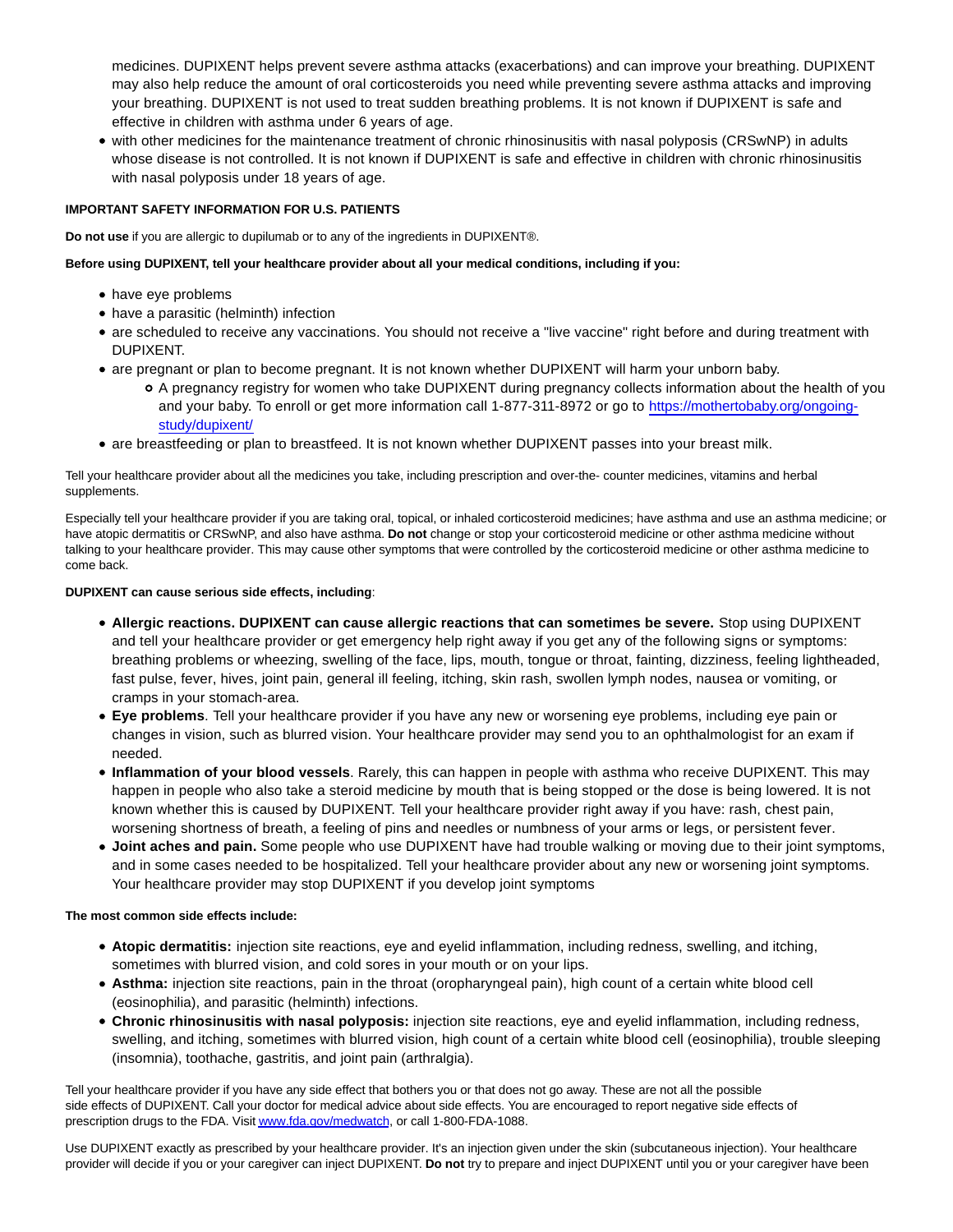trained by your healthcare provider. In children 12 years of age and older, it's recommended DUPIXENT be administered by or under supervision of an adult. In children under 12 years of age, DUPIXENT should be given by a caregiver.

#### **Please see accompanying full [Prescribing Information](https://c212.net/c/link/?t=0&l=en&o=3431111-1&h=545375818&u=https%3A%2F%2Fwww.regeneron.com%2Fsites%2Fdefault%2Ffiles%2FDupixent_FPI.pdf&a=Prescribing%C2%A0Information) including Patient Information.**

#### **About Regeneron**

Regeneron (NASDAQ: REGN) is a leading biotechnology company that invents life-transforming medicines for people with serious diseases. Founded and led for over 30 years by physician-scientists, our unique ability to repeatedly and consistently translate science into medicine has led to nine FDA-approved treatments and numerous product candidates in development, almost all of which were homegrown in our laboratories. Our medicines and pipeline are designed to help patients with eye diseases, allergic and inflammatory diseases, cancer, cardiovascular and metabolic diseases, pain, hematologic conditions, infectious diseases and rare diseases.

Regeneron is accelerating and improving the traditional drug development process through our proprietary VelociSuite technologies, such as VelocImmune, which uses unique genetically humanized mice to produce optimized fully human antibodies and bispecific antibodies, and through ambitious research initiatives such as the Regeneron Genetics Center, which is conducting one of the largest genetics sequencing efforts in the world.

For additional information about the company, please visi[t www.regeneron.com o](https://c212.net/c/link/?t=0&l=en&o=3431111-1&h=3049297666&u=http%3A%2F%2Fwww.regeneron.com%2F&a=www.regeneron.com)r follow @Regeneron on Twitter.

### **About Sanofi**

Sanofi is dedicated to supporting people through their health challenges. We are a global biopharmaceutical company focused on human health. We prevent illness with vaccines, provide innovative treatments to fight pain and ease suffering. We stand by the few who suffer from rare diseases and the millions with long-term chronic conditions.

With more than 100,000 people in 100 countries, Sanofi is transforming scientific innovation into healthcare solutions around the globe.

### **Regeneron Forward-Looking Statements and Use of Digital Media**

This press release includes forward-looking statements that involve risks and uncertainties relating to future events and the future performance of Regeneron Pharmaceuticals, Inc. ("Regeneron" or the "Company"), and actual events or results may differ materially from these forward-looking statements. Words such as "anticipate," "expect," "intend," "plan," "believe," "seek," "estimate," variations of such words, and similar expressions are intended to identify such forward-looking statements, although not all forward-looking statements contain these identifying words. These statements concern, and these risks and uncertainties include, among others, the impact of SARS-CoV-2 (the virus that has caused the COVID-19 pandemic) on Regeneron's business and its employees, collaborators, and suppliers and other third parties on which Regeneron relies, Regeneron's and its collaborators' ability to continue to conduct research and clinical programs, Regeneron's ability to manage its supply chain, net product sales of products marketed or otherwise commercialized by Regeneron and/or its collaborators or licensees (collectively, "Regeneron's Products"), and the global economy; the nature, timing, and possible success and therapeutic applications of Regeneron's Products and product candidates being developed by Regeneron and/or its collaborators or licensees (collectively, "Regeneron's Product Candidates") and research and clinical programs now underway or planned, including without limitation Dupixent® (dupilumab); the likelihood, timing, and scope of possible regulatory approval and commercial launch of Regeneron's Product Candidates and new indications for Regeneron's Products, such as Dupixent for the treatment of pediatric atopic dermatitis, eosinophilic esophagitis, prurigo nodularis, chronic spontaneous urticaria, chronic rhinosinusitis without nasal polyposis, chronic obstructive pulmonary disease with evidence of type 2 inflammation, bullous pemphigoid, chronic inducible urticaria-cold, allergic fungal rhinosinusitis, allergic bronchopulmonary aspergillosis, peanut allergy, and other potential indications; uncertainty of the utilization, market acceptance, and commercial success of Regeneron's Products (such as Dupixent) and Regeneron's Product Candidates and the impact of studies (whether conducted by Regeneron or others and whether mandated or voluntary), including the studies discussed or referenced in this press release, on any of the foregoing or any potential regulatory approval of Regeneron's Products (such as Dupixent) and Regeneron's Product Candidates; the ability of Regeneron's collaborators, licensees, suppliers, or other third parties (as applicable) to perform manufacturing, filling, finishing, packaging, labeling, distribution, and other steps related to Regeneron's Products and Regeneron's Product Candidates; the ability of Regeneron to manage supply chains for multiple products and product candidates; safety issues resulting from the administration of Regeneron's Products (such as Dupixent) and Regeneron's Product Candidates in patients, including serious complications or side effects in connection with the use of Regeneron's Products and Regeneron's Product Candidates in clinical trials; determinations by regulatory and administrative governmental authorities which may delay or restrict Regeneron's ability to continue to develop or commercialize Regeneron's Products and Regeneron's Product Candidates, including without limitation Dupixent; ongoing regulatory obligations and oversight impacting Regeneron's Products, research and clinical programs, and business, including those relating to patient privacy; the availability and extent of reimbursement of Regeneron's Products from third-party payers, including private payer healthcare and insurance programs, health maintenance organizations, pharmacy benefit management companies, and government programs such as Medicare and Medicaid; coverage and reimbursement determinations by such payers and new policies and procedures adopted by such payers; competing drugs and product candidates that may be superior to, or more cost effective than, Regeneron's Products and Regeneron's Product Candidates; the extent to which the results from the research and development programs conducted by Regeneron and/or its collaborators or licensees may be replicated in other studies and/or lead to advancement of product candidates to clinical trials, therapeutic applications, or regulatory approval; unanticipated expenses; the costs of developing, producing, and selling products; the ability of Regeneron to meet any of its financial projections or guidance and changes to the assumptions underlying those projections or guidance; the potential for any license, collaboration, or supply agreement, including Regeneron's agreements with Sanofi, Bayer, and Teva Pharmaceutical Industries Ltd. (or their respective affiliated companies, as applicable) to be cancelled or terminated; and risks associated with intellectual property of other parties and pending or future litigation relating thereto (including without limitation the patent litigation and other related proceedings relating to EYLEA® (aflibercept) Injection, Dupixent, Praluent<sup>®</sup> (alirocumab), and REGEN-COV<sup>®</sup> (casirivimab and imdevimab)), other litigation and other proceedings and government investigations relating to the Company and/or its operations, the ultimate outcome of any such proceedings and investigations, and the impact any of the foregoing may have on Regeneron's business, prospects, operating results, and financial condition. A more complete description of these and other material risks can be found in Regeneron's filings with the U.S. Securities and Exchange Commission, including its Form 10-K for the year ended December 31, 2020 and its Form 10-Q for the quarterly period ended September 30, 2021. Any forward-looking statements are made based on management's current beliefs and judgment, and the reader is cautioned not to rely on any forward-looking statements made by Regeneron. Regeneron does not undertake any obligation to update (publicly or otherwise) any forward-looking statement, including without limitation any financial projection or guidance, whether as a result of new information, future events, or otherwise.

Regeneron uses its media and investor relations website and social media outlets to publish important information about the Company, including information that may be deemed material to investors. Financial and other information about Regeneron is routinely posted and is accessible on